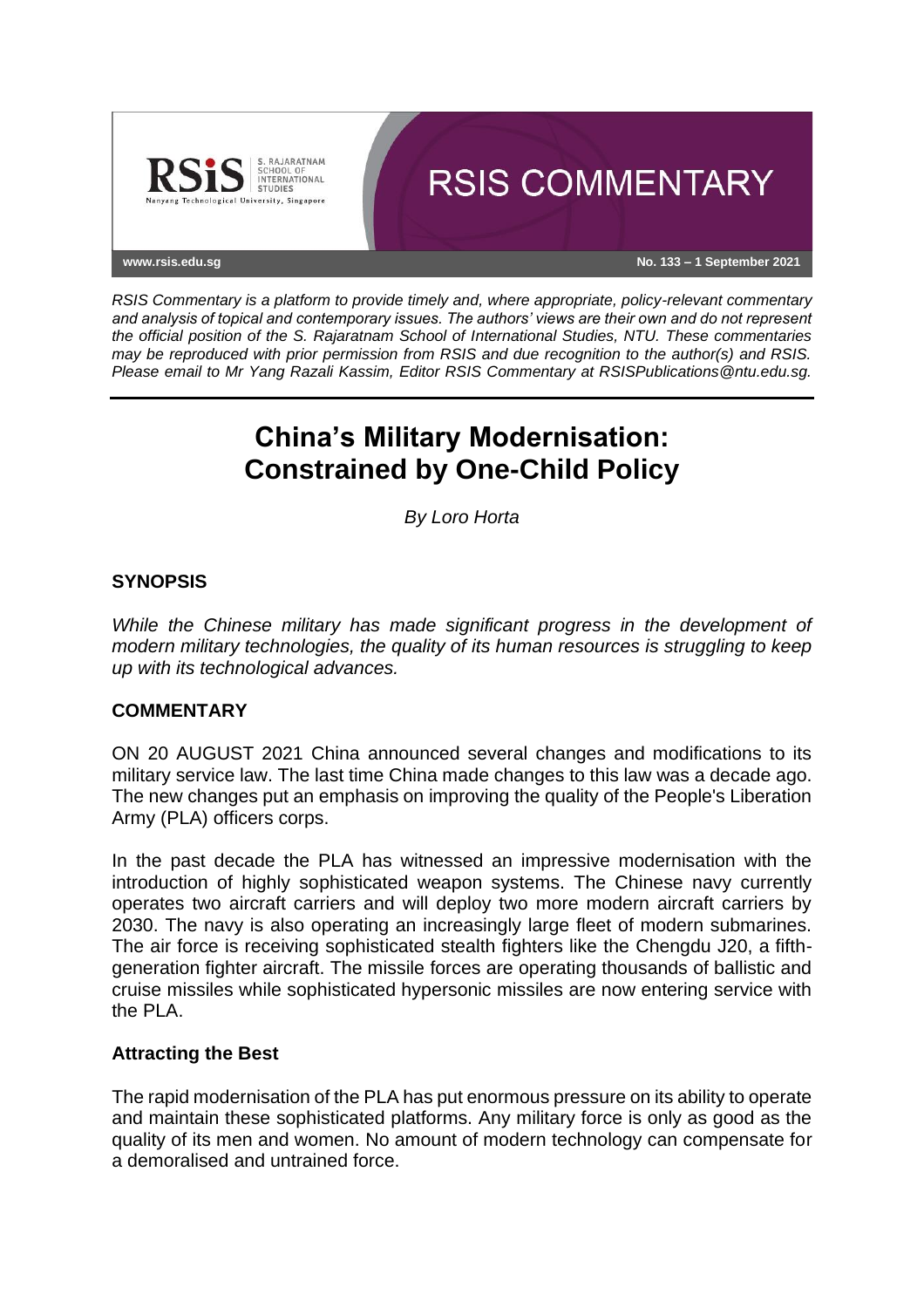China's leaders are well aware of this. For decades the PLA has relied on conscript peasants. An increasingly modern PLA can no longer do so. Peasants can't fly J20s or maintain hypersonic missiles.

The changes made to the military service law aim to reduce the number of conscripts and expanding the number of professional volunteer officers and non-commissioned officers (NCOs). To operate and maintain sophisticated equipment the PLA needs to recruit from among the highly educated.

The modified law envisions the expansion of recruitment centres at universities and higher education institutions. Priority is to be given to recruits with hard science backgrounds such as engineering, mathematics and computer science.

However, attracting educated and ambitious young recruits into a life in the military is not easy. This is a problem not unique to China. Several Western militaries face similar problems. For decades China has witnessed impressive economic growth and the rise of large and successful companies, both state-owned and private. The PLA has found it very hard to compete with the civilian sector who pays better salaries and does not impose the same disciplinary obligations.

### **Extending the Carrots**

To address this problem, in 2020 the Chinese government approved a 40 percent salary increase for PLA personnel, with certain specialties such as fighter pilots and submariners benefitting from even higher increases. Better healthcare, living facilities and family support are being improved. To ensure the retention of qualified personnel conscripts, becoming NCOs has been made easier.

To address the high divorce rate among PLA personnel, officers are now being allowed to live with their families in military units. Better housing, schools and health facilities to support military families are being expanded. To encourage NCOs to pursue a long-term military career retirement benefits are being improved. Under a 2020 law, companies that employ PLA veterans will be given tax breaks. Veterans are also to be given financial preferential treatment in the form of low interest loans.

As Beijing's territorial claims increase and its posture becomes more aggressive, relations with some of its neighbours have deteriorated significantly. China's vast territory, complex geography and hostile neighbours mean that PLA personnel are increasingly deployed in remote areas for long periods.

From the top of the Himalayas facing Indian troops to remote islets in the South China Sea, PLA personnel are being deployed on a regular basis for extended periods. To alleviate the hardships of serving in such areas the PLA is investing significant resources to improve living conditions and paying bonuses for those serving in such "hardship postings".

Following the example of the American military the PLA has also sponsored several action movies with good-looking actors playing the roles of officers. The navy and air force have invested the most in recruitment propaganda.